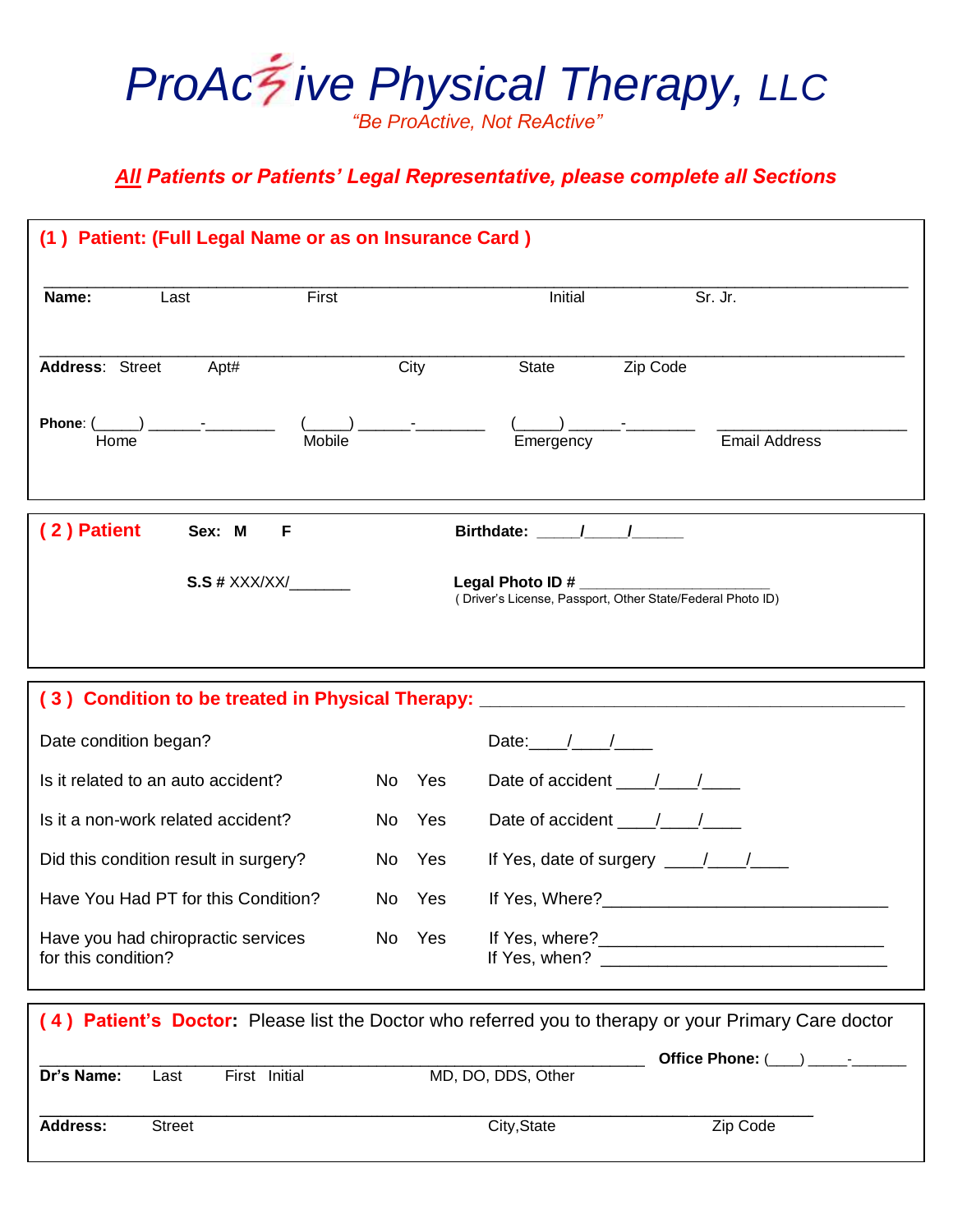## *ProAc ive Physical Therapy, LLC*

*"Be ProActive, Not ReActive"*

| (5) If Filing Insurance : Check A or B<br>A. _____ Patient is the insured (Do not need to complete the rest of #5 or any of #6)<br>B. ___ Insured is ___Spouse ____Parent (Complete all of #5 and all of #6) |  |  |  |  |  |  |  |  |
|--------------------------------------------------------------------------------------------------------------------------------------------------------------------------------------------------------------|--|--|--|--|--|--|--|--|
| Sr./Jr.<br>First<br>Initial<br>Name: Last                                                                                                                                                                    |  |  |  |  |  |  |  |  |
| <b>Address:</b> Street<br>$Apt.$ #<br><b>City</b><br>State<br>Zip Code                                                                                                                                       |  |  |  |  |  |  |  |  |
| Phone: $($ $)$ $-$<br>Mobile<br>Emergency<br>Work<br>Home                                                                                                                                                    |  |  |  |  |  |  |  |  |
| (6) Insured Person:<br>Complete if not the patient                                                                                                                                                           |  |  |  |  |  |  |  |  |
| Date of Birth: $\frac{1}{2}$<br><b>S.S. # XXX/XX</b>                                                                                                                                                         |  |  |  |  |  |  |  |  |
| <b>Insured's Sex: M</b><br>Legal ID # $\_\_\_\_\_\_\_\_\_\_\_\_\_\_\_$<br>- F                                                                                                                                |  |  |  |  |  |  |  |  |
| __ Employed __ Unemployed __ Retired                                                                                                                                                                         |  |  |  |  |  |  |  |  |
| (7) Employer Information (Please complete if the insured person's employer is the source of benefits)                                                                                                        |  |  |  |  |  |  |  |  |
| $\lambda$ - $\lambda$                                                                                                                                                                                        |  |  |  |  |  |  |  |  |
| Address: ____________                                                                                                                                                                                        |  |  |  |  |  |  |  |  |
| <b>Street</b><br>City<br>State <b>Zip Code</b>                                                                                                                                                               |  |  |  |  |  |  |  |  |
|                                                                                                                                                                                                              |  |  |  |  |  |  |  |  |
| (8) Payer Information:                                                                                                                                                                                       |  |  |  |  |  |  |  |  |
| <b>Primary Insurance Company:</b>                                                                                                                                                                            |  |  |  |  |  |  |  |  |
|                                                                                                                                                                                                              |  |  |  |  |  |  |  |  |
|                                                                                                                                                                                                              |  |  |  |  |  |  |  |  |
| Secondary Insurance Company: (If YES, please complete) Insured is: ____Patient ____Spouse ____Parent                                                                                                         |  |  |  |  |  |  |  |  |
| Ins. Co. Name: _________________________________ Insured's Name: ___________________________________ Ins. Ph#__________________________                                                                      |  |  |  |  |  |  |  |  |
|                                                                                                                                                                                                              |  |  |  |  |  |  |  |  |
| Claims Mailing Address:___________                                                                                                                                                                           |  |  |  |  |  |  |  |  |
| City<br>State <b>Zip Code</b><br>Street                                                                                                                                                                      |  |  |  |  |  |  |  |  |
| Address: _____                                                                                                                                                                                               |  |  |  |  |  |  |  |  |